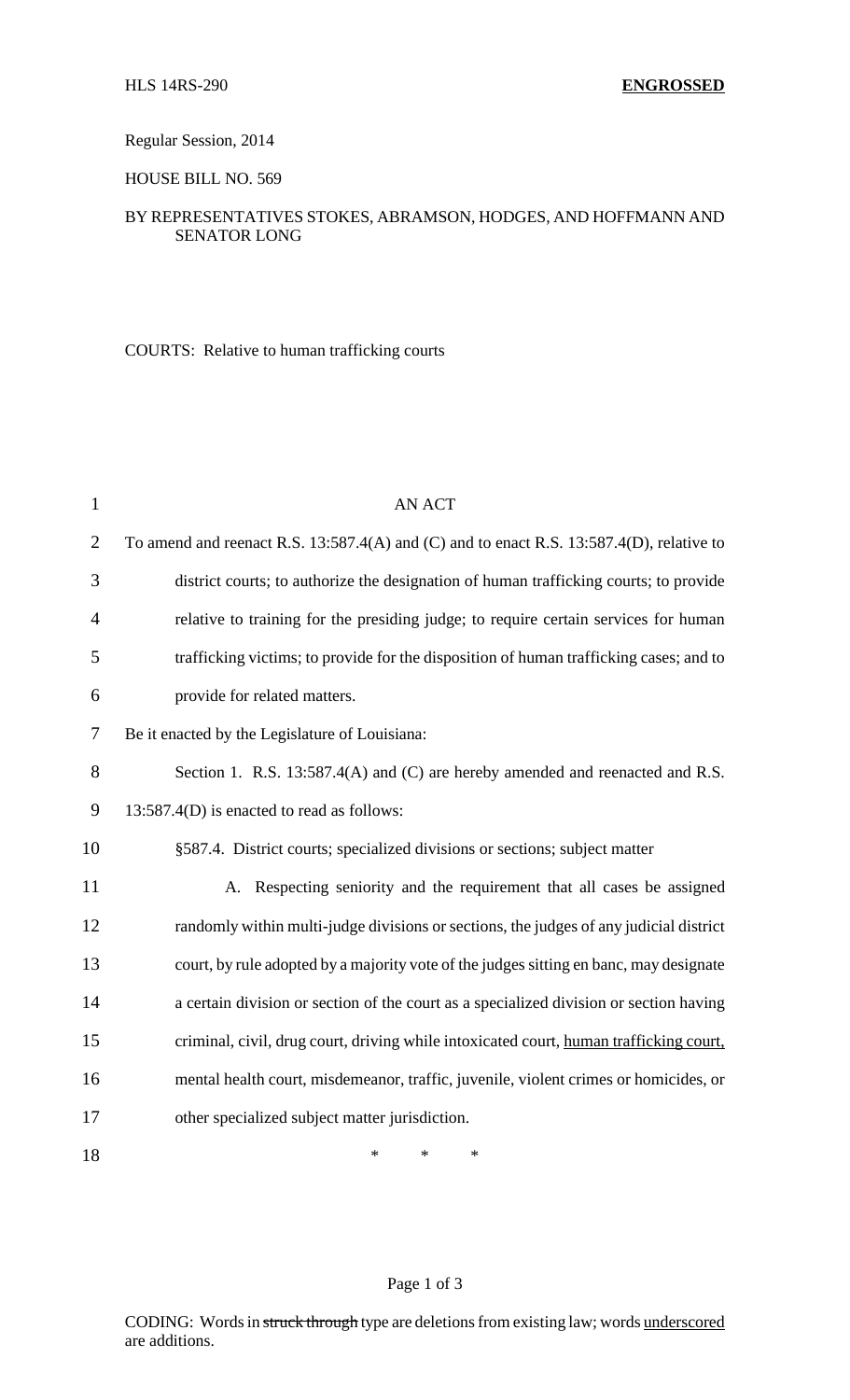| $\mathbf{1}$   | C.(1) If a special division or section of court is designated as a human                 |
|----------------|------------------------------------------------------------------------------------------|
| $\overline{2}$ | trafficking section, the presiding judge may be trained in issues of human trafficking   |
| 3              | and the support services available to victims.                                           |
| 4              | (2) All cases involving prostitution-related offenses shall be identified at             |
| 5              | arraignment and, if not resolved during arraignment, be transferred to the human         |
| 6              | trafficking section of the court.                                                        |
| 7              | (3) If it is determined that a case involves a victim in need of services upon           |
| 8              | evaluation by the judge, and after a contradictory hearing, the victim shall receive     |
| 9              | the following if available:                                                              |
| 10             | (a) The victim shall be mandated to attend the appropriate support services              |
| 11             | available for victims of human trafficking.                                              |
| 12             | (b) The victims who comply with the mandated support services shall have                 |
| 13             | the opportunity to receive non-criminal disposition or dismissal of their cases.         |
| 14             | $D.$ No rule adopted by the court may designate any division or section,                 |
| 15             | without its consent, as a specialized division or section for a longer period than three |
| 16             | years.                                                                                   |
|                |                                                                                          |

## DIGEST

The digest printed below was prepared by House Legislative Services. It constitutes no part of the legislative instrument. The keyword, one-liner, abstract, and digest do not constitute part of the law or proof or indicia of legislative intent. [R.S. 1:13(B) and 24:177(E)]

Stokes HB No. 569

**Abstract:** Authorizes district courts to designate a section or division of court for human trafficking courts and provides for certain procedures.

Present law authorizes the judges of any judicial district court, by majority vote of the judges sitting en banc, to designate a certain division or section of court as a specialized division or section having criminal, civil, drug court, driving while intoxicated court, mental health court, violent crimes or homicides, or other specialized subject matter jurisdiction.

Proposed law retains present law and adds human trafficking court as an authorized division or section.

Proposed law authorizes the presiding judge of the human trafficking court to be trained in issues of human trafficking and the support services available to victims.

Proposed law requires all prostitution-related offenses to be identified at arraignment, and if not resolved, transferred to the human trafficking section of the court.